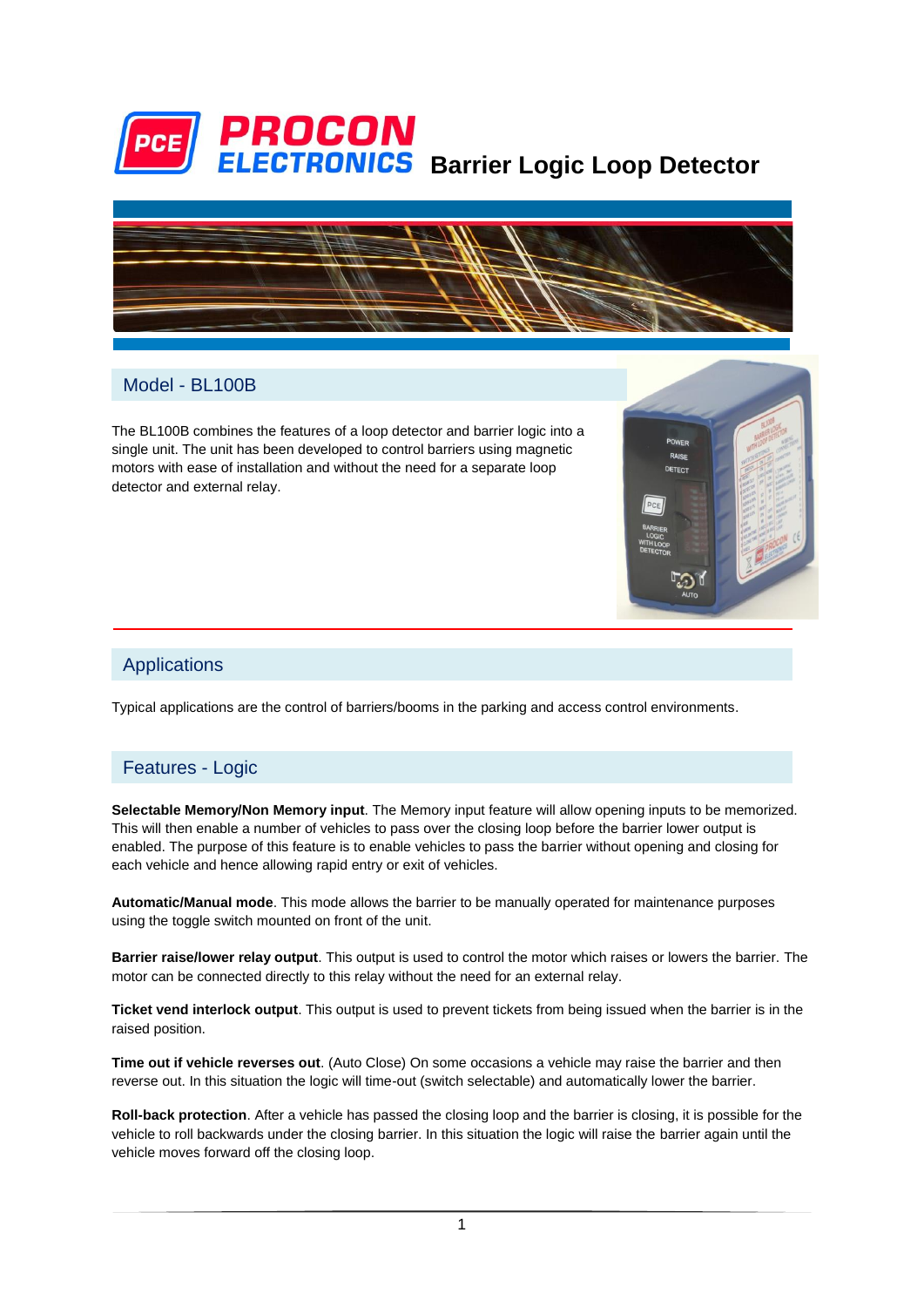**Automatic closing from loop detector output**. The loop detector is connected internally to the logic and is used to close the barrier when the vehicle has passed over the loop. The detector can be disabled using the switch settings if a loop is not required. In this case an external beam can be used as the safety device.

**Toggle input**. The barrier can be raised and lowered from a remote pushbutton or radio receiver contact by using the toggle input. Dip switch used to enable or disable auto close.

**Facility for extra loop detector for opening input interlock**. An arming loop detector may be used to prevent the barrier from being raised when there is no vehicle present at the ticket issuing machine. This is done by placing a loop in front of the barrier and a vehicle must be present on this loop to allow opening of the barrier.

**Facility for Free Exit loop detector**. Another loop detector may be placed after the barrier and used to raise the barrier as a free exit option. This feature is normally used in a bi-directional lane.

**Beam OFF Delay.** This feature enables a beam delay of 2seconds. When enabled, the beam is extended by 2 seconds to prevent false closing of the barrier.

### Features – Loop Detector

**Switch selectable Sensitivity.** The detect sensitivity is the minimum change in inductance required to produce a detect output. (%ΔL/L). Four sensitivity settings are available on the switches to allow flexibility in configuration.

**Sensitivity Boost.** This feature sets the undetect level to maximum sensitivity and is used to prevent loss of detection of high-bed vehicles.

**Switch selectable Frequency**. Two frequency settings are available to prevent cross-talk between adjacent loops.

**Detector On/Off.** This feature enables or disables the units internal loop detector.

#### **Indicators**

**Power Indicator.** This LED Indicator illuminates when power is present.

**Barrier Raise Indicator.** This LED also has the following functions:

- 1. **Steady ON** The main function of this LED is to illuminate when the barrier output relay is switched on to raise the barrier.
- 2. **Fast Flash** This LED will flash fast when the MI/NMI raise input is activated. The purpose is for diagnostics to test the input circuit.
- 3. **Slow Flash** This LED will flash slowly when the Beam input is activated. The purpose is for diagnostics to test the input circuit.

**Detect Indicator.** This LED Indicator is illuminated when there is a vehicle over the loop or the loop is faulty. This LED can also be used to determine the loop frequency. On reset, count the number of times the LED flashes. Multiply this number by 10KHz.For example: if the LED flashes 6 times, then the loop frequency is between 60KHz and 70KHz.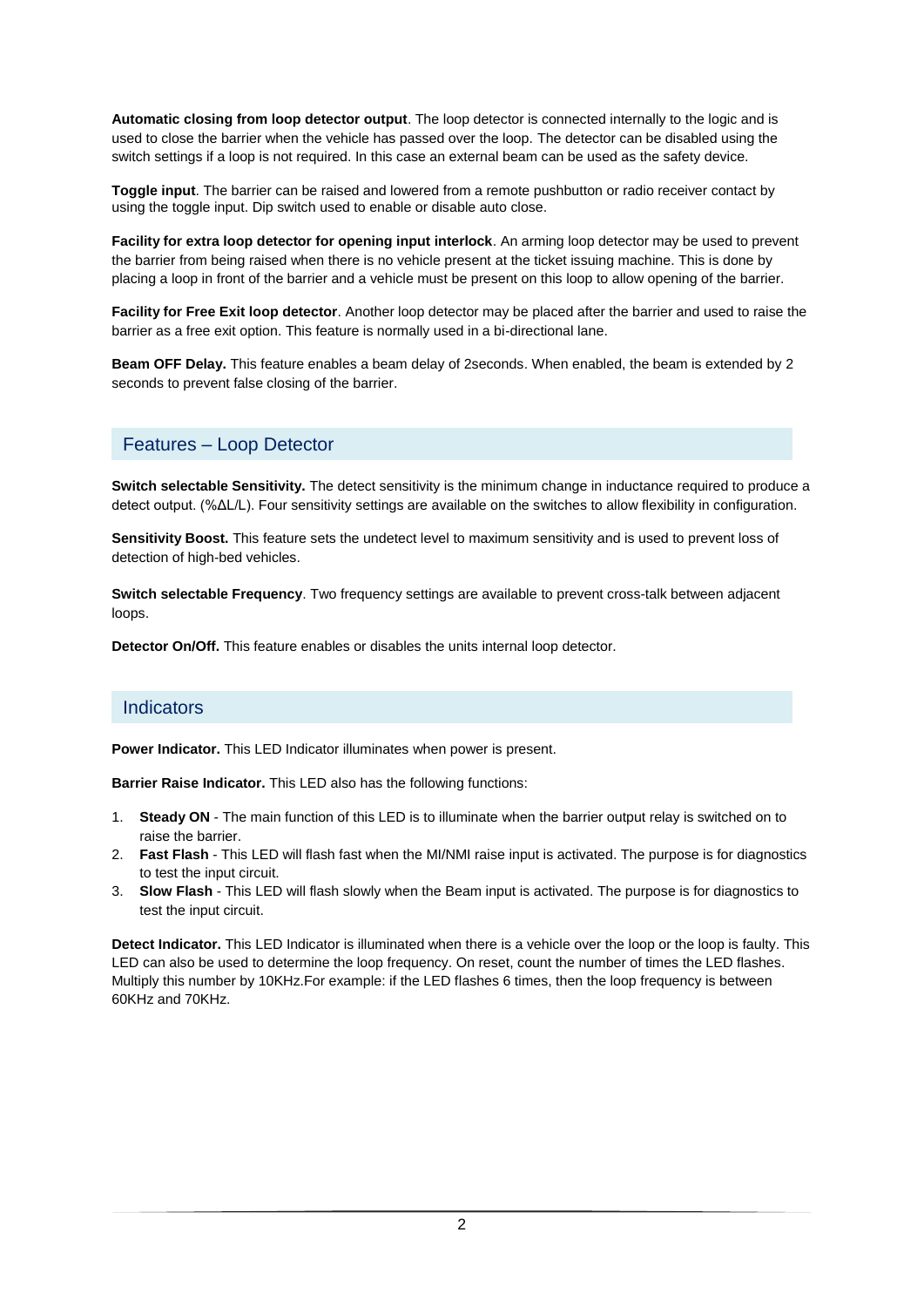# Technical Specifications

| Power supply                 | 200 - 260VAC 50Hz 1.5VA                                                                                                                                                                                                     |
|------------------------------|-----------------------------------------------------------------------------------------------------------------------------------------------------------------------------------------------------------------------------|
| NMI/MI Input                 | This input may be activated by a potential free relay contact or open<br>collector NPN transistor output. This input is isolated from the logic.                                                                            |
| Beam Input                   | This input may be activated by a potential free relay contact or open<br>collector NPN transistor output. This input is isolated from the logic and<br>is used to keep the barrier open when a vehicle has broken the beam. |
| Raise/Lower Output Relay     | These outputs are relay contacts rated at 5A/220VAC.                                                                                                                                                                        |
| <b>TVI Output Relay</b>      | This output is a normally closed relay output rated at 0.5A/35VDC.                                                                                                                                                          |
| Indicators                   | LED indicators show: Power, Barrier Raised and Loop Detector.                                                                                                                                                               |
| Detector tuning range        | 15 - 1500uH                                                                                                                                                                                                                 |
| Loop Frequency               | Approx. 23 - 130KHz                                                                                                                                                                                                         |
| Environmental tracking       | Automatic Compensation                                                                                                                                                                                                      |
| Protection                   | Loop isolation transformer with zener diodes and gas discharge tube.                                                                                                                                                        |
| Connector                    | 11 Pin Connector on rear of unit.                                                                                                                                                                                           |
| <b>Dimensions</b>            | 80mm (height) X 40mm (width) X 79mm (Depth excl. connector).                                                                                                                                                                |
| <b>Operating Temperature</b> | -40 $^{\circ}$ C to +70 $^{\circ}$ C                                                                                                                                                                                        |
| Storage Temperature          | -40 $^{\circ}$ C to +80 $^{\circ}$ C                                                                                                                                                                                        |

# Switch Settings

| <b>BL100B Switch Settings</b> |                                           |                |                |  |
|-------------------------------|-------------------------------------------|----------------|----------------|--|
| Switch No.                    | Function                                  | <b>ON</b>      | <b>OFF</b>     |  |
| 10                            | Normal / Toggle                           | Toggle         | Normal         |  |
| 9                             | Beam Delay                                | 2 Sec          | None           |  |
| 8                             | Loop Detector Disable/Enable              | Off            | On             |  |
| 6,7                           | Sensitivity 0.02%                         |                | S6/S7          |  |
| 6,7                           | Sensitivity 0.05%                         | S7             | S <sub>6</sub> |  |
| 6,7                           | Sensitivity 0.1%                          | S <sub>6</sub> | S7             |  |
| 6,7                           | Sensitivity 0.5%                          | S6/S7          |                |  |
| 5                             | ASB                                       | On             | Off            |  |
| 4                             | MI/NMI input select or Toggle Mode select | MI             | <b>NMI</b>     |  |
| 3                             | Roll back time                            | 5 Sec          | 2 Sec          |  |
| $\overline{2}$                | Auto Close time                           | None           | 20 Sec         |  |
|                               | Frequency                                 | Low            | High           |  |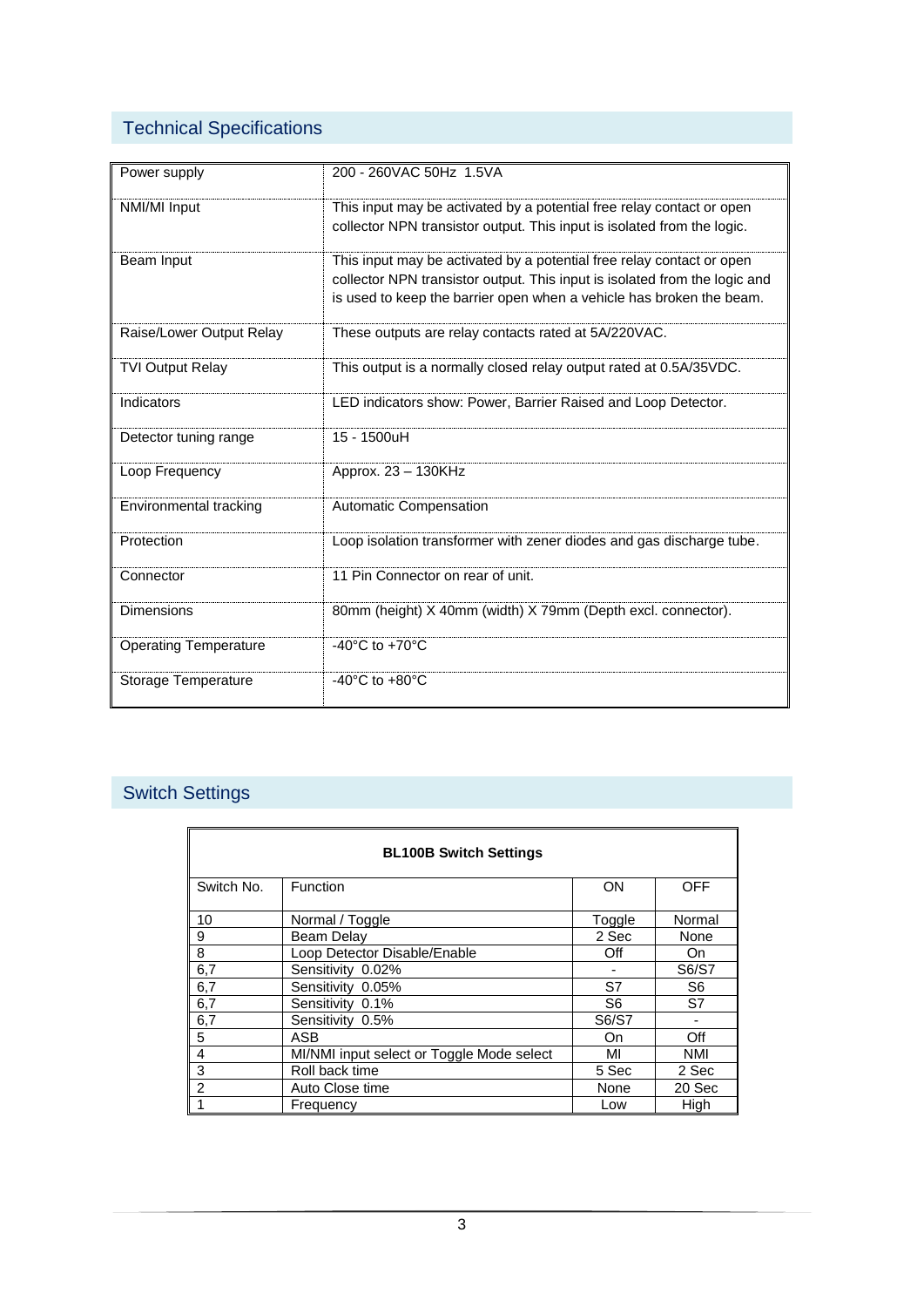## Switch Setting Descriptions

SWITCH 1 – Frequency

This switch is used to change the frequency of the loop detector. It is mainly used to prevent crosstalk if there is interference from another loop detector.

- SWITCH 2 Auto Close Time If the switch is in the OFF position, then once the barrier is raised, it will automatically close after 20 seconds. The barrier will not close if there is a vehicle on the loop. When this switch is in the ON position then the auto close is disabled.
- SWITCH 3 Roll Back Time The roll back time is the time period that the loop detector is active after the vehicle has driven off the loop. If a vehicle drives back onto the loop when the barrier is closing, then the barrier will open again if the rollback time has not expired. The 2 Seconds is normally used for fast barriers and the 5 Seconds is normally used for slow barriers.
- SWITCH 4 MI/NMI input select or Toggle Mode select.

This switch is used for two functions depending if Switch 10 is ON or OFF.

1. Switch 10 OFF (Normal operation) – In the normal mode the raise input is activated to raise the barrier and the beam/loop is used to close the barrier.

If switch 4 is in the ON position (MI – Memory Input) then each time the raise input is activated an internal counter will be incremented. This same counter will be decremented when the vehicle leaves the loop. The idea is to prevent the barrier from closing between vehicles to speed up the rate at which vehicles can for example leave a parking area.

If switch 4 is in the OFF position, (NMI – Non Memory Input) then the raise input will not count the vehicles and the barrier will close between every vehicle.

2. Switch 10 ON (Toggle operation) – The toggle input is used to open and close the barrier. An example would be with a remote transmitter. The input is activated to open the barrier, and must be activated again to close the barrier.

If switch 4 is in the OFF position, then after a toggle input, if a vehicle travels over the loop the barrier will automatically close and not wait for the second toggle input to close.

If switch 4 is in the ON position, then after a toggle input, if a vehicle travels over the loop the barrier will not automatically close and the second toggle input is required to close the barrier.

SWITCH 5 – ASB.

This is the automatic sensitivity boost switch for the loop detector.

If the switch is in the OFF position then the undetect sensitivity level will be half of the detect sensitivity level.

If the switch is in the ON position then the undetect sensitivity level will set to maximuim sensitivity. This feature is normally used to boost the sensitivity when the loop is being used with high bed vehicles to prevent the loop detector from undetecting when the rear of the vehicle is still over the loop.

SWITCH 6/7 – Loop Detector Sensitivity.

These switches are used to set the loop detector sensitivity. The smaller the number the more sensitive the loop, so 0.02% is high and 0.5% is low.

SWITCH 8 - Loop Detector Disable/Enable.

When this switch is in the OFF position the internal loop detector will be in operation. If the switch is in the ON position then the loop detector is disabled. The main use of this switch is to disable the loop detector if there is no loop being used in the installation. In this case the beam could be used as the safety device.

SWITCH 9 - Beam Delay.

The beam delay is used to prevent the barrier from getting a false signal to close the barrier. A typical case would be if there is a vehicle with a trailer. The beam would be broken by the vehicle and then would go back to normal in the gap between the vehicle and the trailer. This delay allows the moving vehicle and trailer to pass the beam without giving the barrier a close signal until the trailer has passed the beam.

 SWITCH 10 - Normal / Toggle. The Raise input on Terminal 7 can be used as an MI/NMI input or as a toggle input. Refer to switch 4 for operation modes.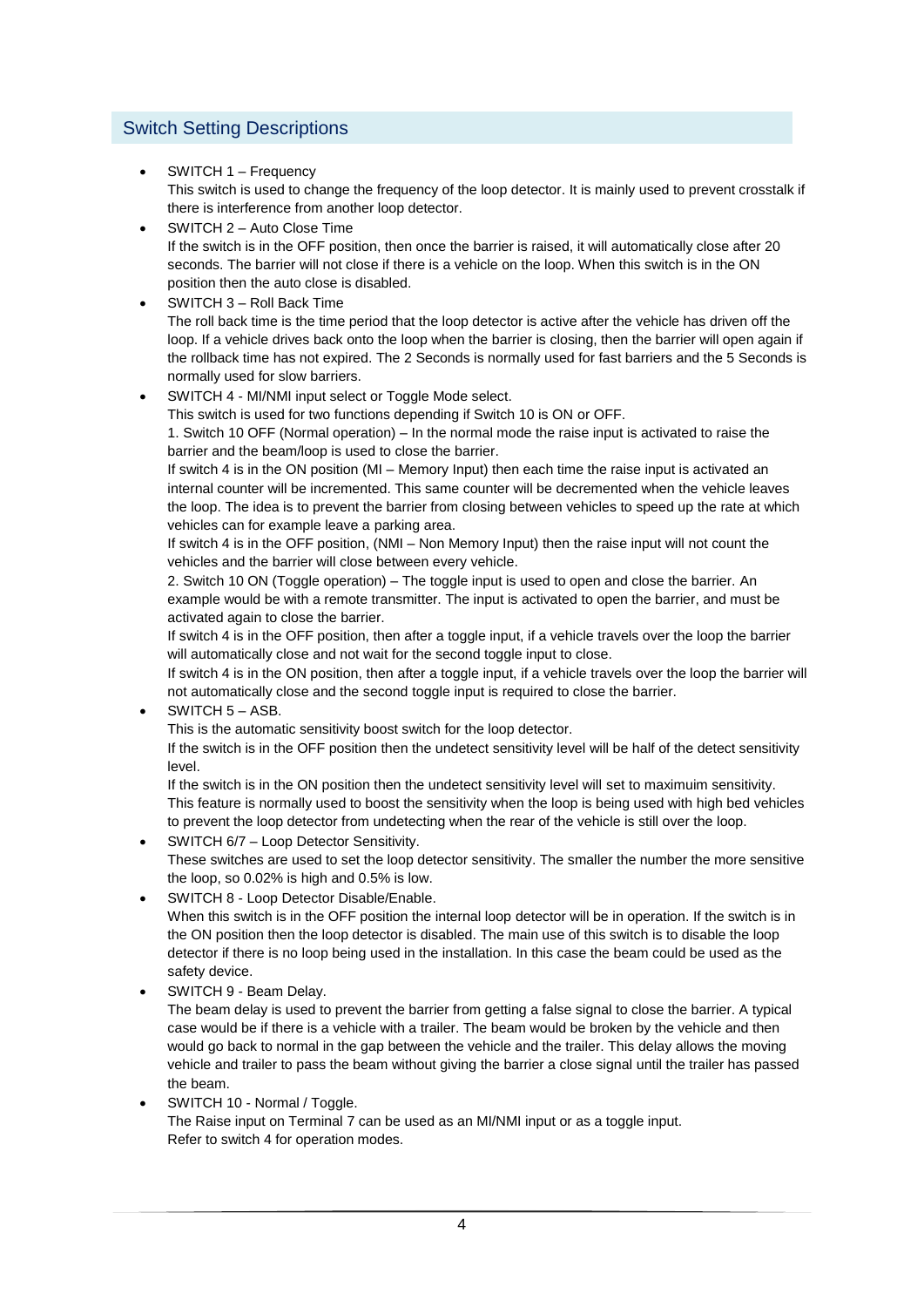### **Diagnostics**

| <b>SYMPTOM</b>                                                                          | <b>POSSIBLE CAUSE</b>                                                                      | <b>SOLUTION</b>                                                                                                                                                                                                            |
|-----------------------------------------------------------------------------------------|--------------------------------------------------------------------------------------------|----------------------------------------------------------------------------------------------------------------------------------------------------------------------------------------------------------------------------|
| The POWER LED is not<br>on.                                                             | No power supply voltage on<br>the input.                                                   | Check that the power supply is<br>correctly wired to the detector.<br>(PINS 1 and 2)                                                                                                                                       |
| The DETECT LED flashes<br>erratically.                                                  | There may be a poor<br>connection in the loop or<br>loop feeder.                           | Check all wiring. Tighten screw<br>terminals. Check for broken wires.                                                                                                                                                      |
|                                                                                         | The detector may be<br>experiencing crosstalk with<br>the loop of an adjacent<br>detector. | Try changing frequencies using the<br>frequency switch. Put the detector<br>with the larger loop onto low<br>frequency and the detector with the<br>smaller loop onto high frequency.                                      |
| The DETECT LED<br>randomly stays on.                                                    | Faulty loop or loop feeder<br>wiring.                                                      | Check the wiring. Tighten screw<br>terminals. Check for pinched or bent<br>wires. Is the feeder wire twisted?                                                                                                              |
|                                                                                         | Movement of the loop in the<br>ground.                                                     | Check for cracks in the road surface<br>near the loop.                                                                                                                                                                     |
| The Detect LED is<br>permanently illuminated<br>with no vehicle present on<br>the loop. | The loop inductance is too<br>small or the loop is short<br>circuit.                       | Check that there is no short circuit<br>on the loop feeder wiring or the loop.<br>If there is no short circuit then the<br>inductance is to small and more<br>turns of wire should be added to the<br>loop.                |
|                                                                                         | The loop inductance is too<br>large or the loop is open<br>circuit.                        | Check that there is electrical<br>continuity on the loop. This can be<br>done using a multimeter on the<br>ohms range ( $<$ 5 $\Omega$ ). If the loop<br>inductance is too large then try<br>reducing the number of turns. |

# Installing Snubber Network

Due to the high inductance of the barrier motor, it is highly recommended to install an external snubber network to reduce electrical noise and interference generated when switching the motor. Recommended snubber network and connection details are shown below.

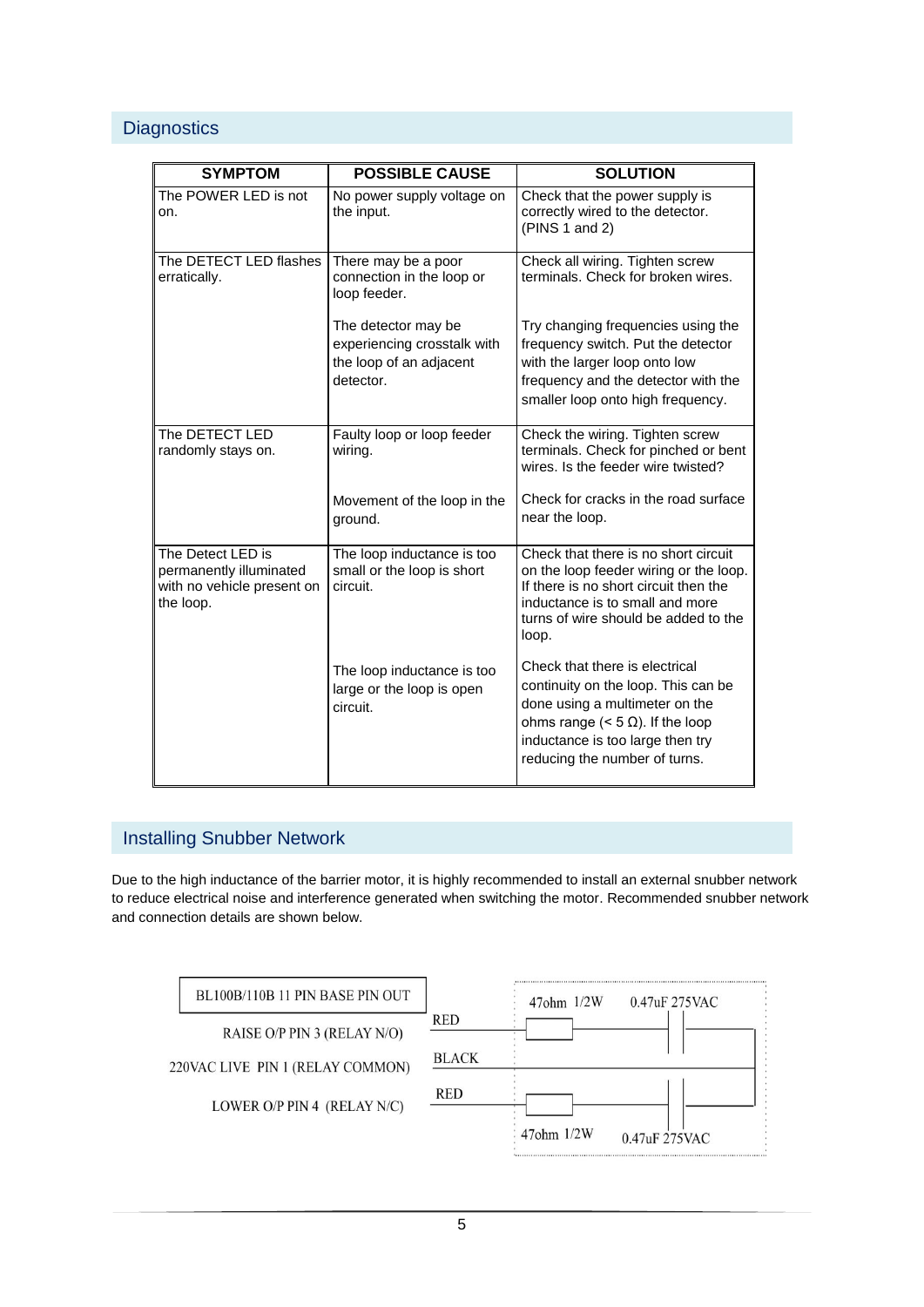